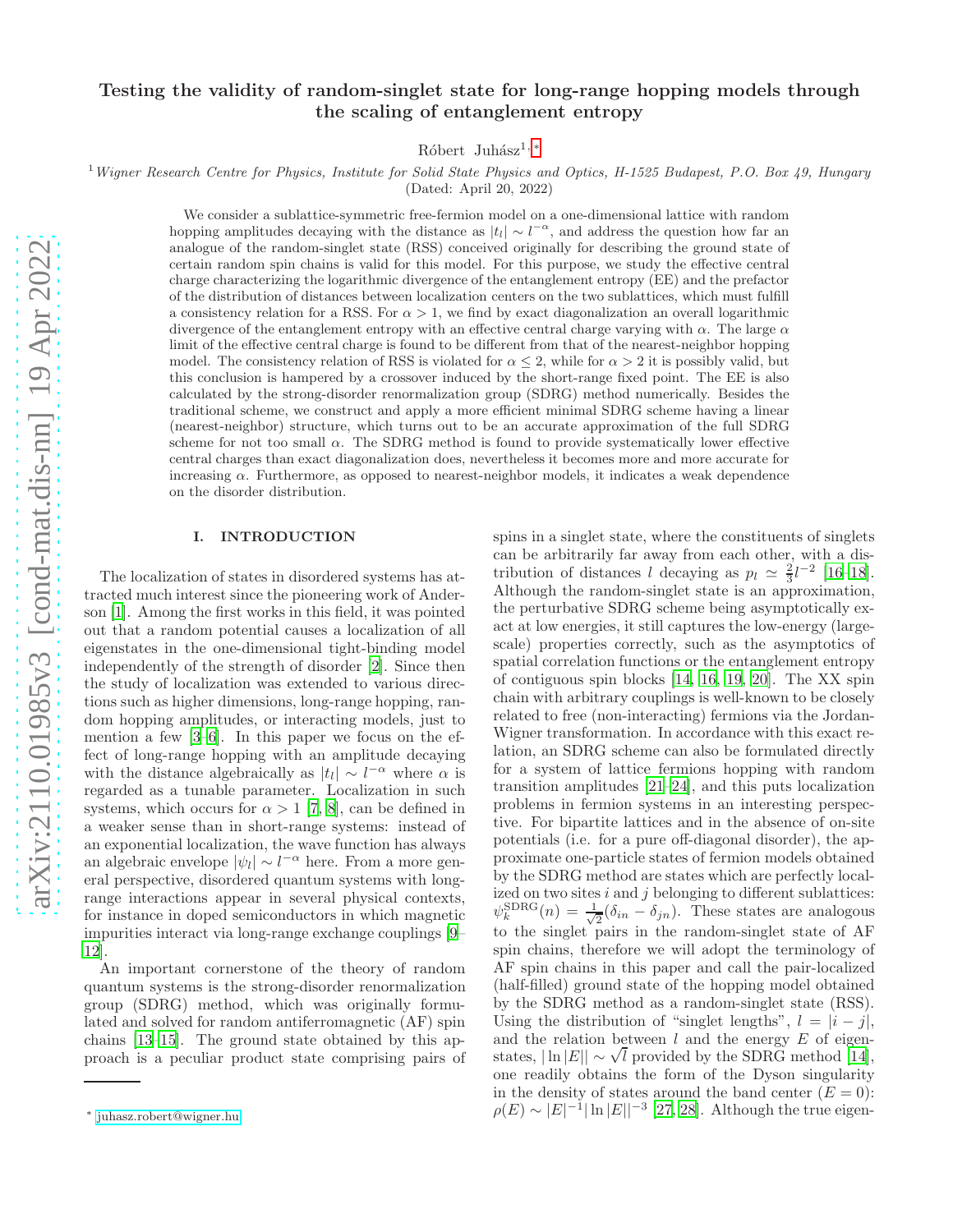states are not perfectly localized on two sites but have a finite extension around them (for non-zero energies), the distance  $l = |i - j|$  between localization centers on odd and even sublattices has recently been confirmed to follow the asymptotic distribution  $p_l \simeq \frac{2}{3}l^{-2}$  predicted by the SDRG method [\[18\]](#page-11-1).

In this paper, we address the question how stable the random-singlet state is against long-range hopping and whether the approximate state obtained by the SDRG method is appropriate to describe large-scale properties such as the asymptotics of the entanglement entropy. This or related questions have already been studied in various models. In a random-bond hopping model with sublattice symmetry the correlations were studied and  $\alpha = 2$  was found to be a critical value above which the decay exponent of the correlation function remained unchanged from the nearest-neighbor model [\[29\]](#page-11-8). Based on the numerical results, the random singlet phase in longrange spin chains was conjectured to be stable for  $\alpha > 2$ . In Ref. [\[30\]](#page-11-9), the entanglement entropy was studied in XX and free-fermion chains with random long-range couplings and, as opposed to the RSS of short-range models in which the entanglement entropy diverges logarithmically with the block size as  $S_{\ell} \simeq \frac{\ln 2}{3} \ln \ell$ , it was found to increase as a power of  $\ell$  for  $\alpha < 1$ . Similar power-law violation of the entanglement area law was found for  $\alpha < 1$ in the power-law random banded model which contains both diagonal and off-diagonal disorder [\[31](#page-11-10)]. In bonddisordered XX chains with long-range couplings, the entanglement entropy was studied by the SDRG method, by density-matrix renormalization group and by exact diagonalization in small systems [\[32\]](#page-11-11). The divergence was found to be logarithmic by all methods; the SDRG method provided the same prefactor  $\frac{\ln 2}{3}$  as in the shortmethod provided the same prelation  $\frac{3}{3}$  as in the short-<br>range model, independently of  $\alpha$ , while exact diagonalization data showed a larger prefactor with a weak  $\alpha$ dependence, but the asymptotic region was presumably not reached here.

We shall consider in this paper a one-dimensional hopping model with pure off-diagonal disorder by adding long-range hopping with real, random amplitudes decreasing algebraically with the distance on average as  $|t_l|$  ∼  $l^{-\alpha}$ . We allow hopping only between odd and even sublattices to keep the sublattice (or chiral) symmetry of the nearest-neighbor model, as was done in Ref. [\[29\]](#page-11-8). Although the exact relationship with the XX spin model is lost owing to the presence of long-range terms, the system of non-interacting fermions under study can still be regarded as a simple model of AF spin systems, and we expect it to have qualitatively similar properties to the latter. The advantage of the hopping model against AF spin models is that relatively large systems can be numerically studied by exact diagonalization, allowing for a more precise comparison with the SDRG approximation. We study the block size dependence of the entanglement entropy by exact diagonalization and by the SDRG method numerically. In addition to this, we also calculate the distribution of the distances between localization centers on odd an even sublattices and, checking the consistency with entanglement entropy divergence, we investigate the question whether the long-range model has a generalized RSS with a singlet-length distribution possibly different from that of the short-range model.

Our main results are summarized as follows. The entanglement entropy increases logarithmically with the subsystem size in the extensive regime  $\alpha > 1$ . The prefactor in front of the logarithm differs from that of the short-range model,  $\frac{\ln 2}{3}$  and varies with  $\alpha$ . Moreover, the SDRG method also shows a weak dependence on the disorder distribution. For  $\alpha \leq 2$  the singlet-length distribution and entanglement entropy scaling are incompatible with a RSS, while for  $\alpha > 2$ , they are possibly consistent and compatible with a generalized, non-universal RSS. This conclusion is, however, hampered by the disturbance of the short-range fixed point. The SDRG method, although relatively accurate for not too small  $\alpha$ , does not reproduce correctly the non-universal prefactor of the entanglement entropy.

The paper is organized as follows. In Sec. [II](#page-1-0) the model is defined and its solution is formulated as a singularvalue decomposition. The traditional SDRG method is introduced and an efficient minimal SDRG scheme is developed in Sec. [III.](#page-3-0) Sec. [IV](#page-4-0) presents simple reasonings based on the SDRG approach, which lead to the nonuniversality with respect to the disorder distribution and to the presence of a crossover effect caused by the shortrange fixed point. Numerical results are presented in Sec. [V](#page-5-0) and discussed in [VI.](#page-9-0)

#### <span id="page-1-0"></span>II. THE MODEL

We consider a system of non-interacting fermions hopping on a one dimensional lattice with an even number L of sites and with periodic boundary condition. The Hamiltonian of the model is

<span id="page-1-1"></span>
$$
H = \sum_{i,j=1}^{L/2} t_{ij} (c_{2i-1}^{\dagger} c_{2j} + c_{2j}^{\dagger} c_{2i-1}),
$$
 (1)

where  $c_n^{\dagger}$  and  $c_n$  denote fermion creating and annihilating operators on site  $n$ , respectively. As can be seen there are no on-site terms in the Hamiltonian and hopping is allowed only between sites belonging to different (odd and even) sublattices. As a consequence, the model has a chiral symmetry, which manifests itself in that the one-particle states appear in pairs with energies  $\pm E$  and the corresponding eigenstates differ only by the sign of wave function components on one of the sublattices. The hopping amplitudes are chosen to be of the form

$$
t_{ij} = w_{ij} l_{ij}^{-\alpha},\tag{2}
$$

where  $l_{ij} = \min\{|n - m|, L - |n - m|\}$  is the shortest distance between sites  $n = 2i-1$  and  $m = 2j$  on the periodic lattice and  $\alpha > 0$  is a tunable parameter controlling the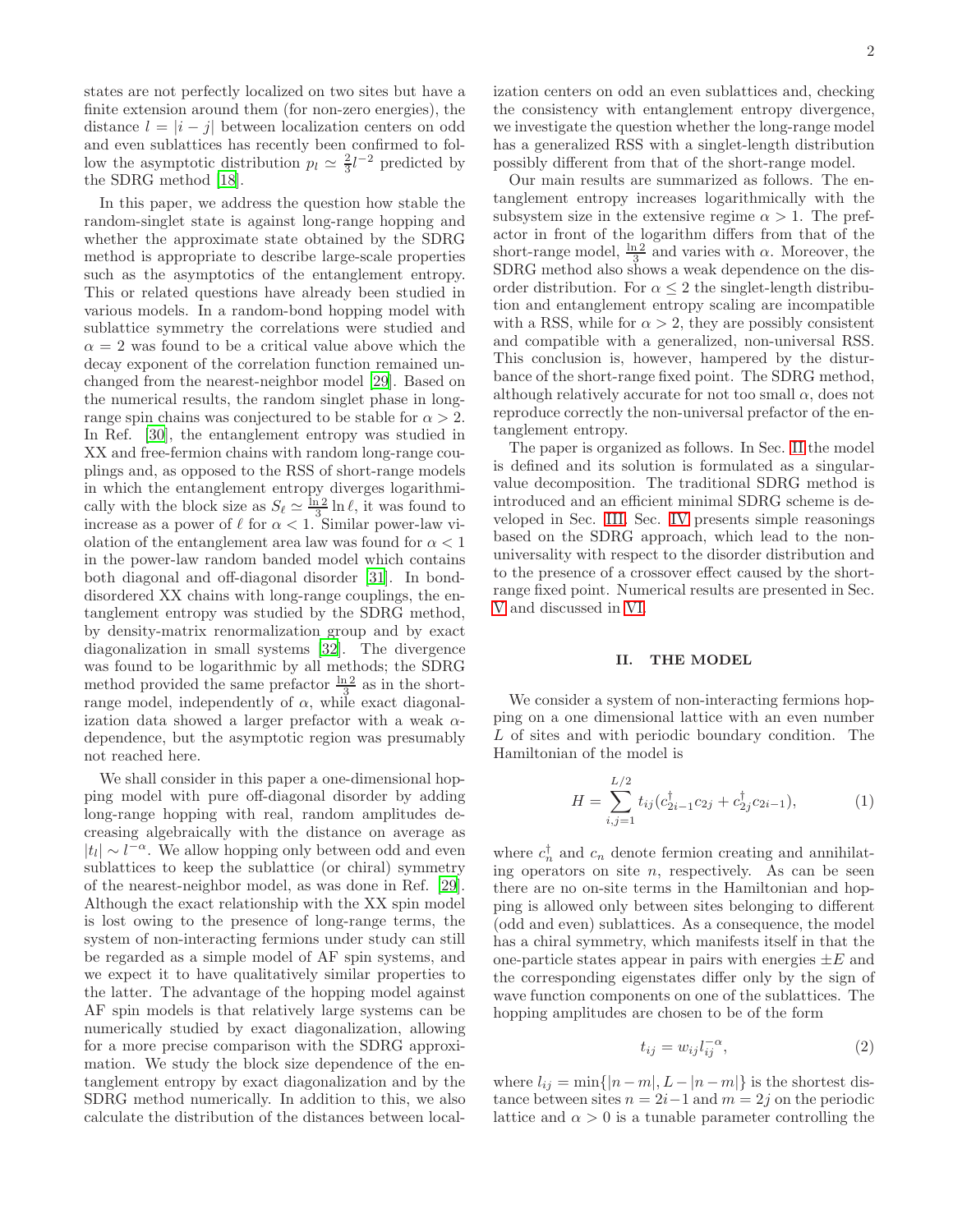range of the long-range hopping. In the present paper, we shall restrict ourselves to the extensive regime,  $\alpha > 1$ . The factors  $w_{ij}$  are real, independent and identically distributed random variables.

#### A. Solution by singular-value decomposition

We consider ground-state properties of the model at half filling, where all one-particle states with a negative energy are occupied. The bipartite structure of the model can be used to reduce the computational demand of determining the one-particle eigenstates. Introducing the matrix T with elements  $T_{ij} =$  $t_{ij}, i, j = 1, 2, \ldots, L/2$ , and the normalized column vectors  $\phi_k = \sqrt{2} [v_k(1), v_k(3), \dots, v_k(2i-1), \dots]^T$  and  $\psi_k = \sqrt{2} [v_k(2), v_k(4), \dots, v_k(2i), \dots]^T$  of the odd and even components of the kth (real) eigenvector  $v_k$  =  $[v_k(1), v_k(2), \ldots]^T$ , respectively, the eigenvalue problem of the model is of the form

<span id="page-2-0"></span>
$$
T\psi_k = E_k \phi_k \tag{3}
$$

$$
T^T \phi_k = E_k \psi_k. \tag{4}
$$

These equations can also be rewritten as separate eigenvalue equations for  $\phi_k$  and  $\psi_k$  in the form

<span id="page-2-1"></span>
$$
T^T T \psi_k = E_k^2 \psi_k
$$
  

$$
TT^T \phi_k = E_k^2 \phi_k.
$$
 (5)

This reduction of the original Hamilton matrix of size  $L \times L$  to matrices of order  $L/2$  was also applied in Ref. [\[29\]](#page-11-8). Here we make the observation that this formulation of the eigenvalue problem is equivalent to the singularvalue decomposition of matrix T. Forming  $L/2 \times L/2$ matrices from the positive-energy column vectors as  $\Phi =$  $(\phi_1, \phi_2, \ldots, \phi_{L/2})$  and  $\Psi = (\psi_1, \psi_2, \ldots, \psi_{L/2})$ , Eq. [\(3\)](#page-2-0) assumes the form

<span id="page-2-2"></span>
$$
T\Psi = \Phi D,\tag{6}
$$

where  $D = diag{E_1, E_2, \ldots, E_{L/2}}$  is a diagonal matrix with the positive eigenvalues in the diagonal. From Eq. [\(5\)](#page-2-1) and the fact that  $\phi_k$  and  $\psi_k$  are normalized, one can see that  $\Phi$  and  $\Psi$  are orthogonal:  $\Phi^T \Phi = \Psi^T \Psi = 1$ . Using this, Eq. [\(6\)](#page-2-2) can be recast as

$$
T = \Phi D \Psi^T. \tag{7}
$$

This is nothing but the singular-value decomposition of  $T$ , where the positive eigenvalues are the singular values and the columns of  $\Phi$  and  $\Psi$  ( $\phi_k$  and  $\psi_k$ ) are the left- and right-singular vectors of  $T$ , respectively. The eigenstates with a negative energy are then given by the components √ 1  $\frac{1}{2}\phi_k$  and  $-\frac{1}{\sqrt{2}}$  $\frac{1}{2}\psi_k$ . We note that  $\phi_k^T \phi_k = \psi_k^T \psi_k$  holds for each eigenstate, i.e. the particle can be found on the two sublattices with an equal probability.

### B. Localization centers and entanglement entropy

In the nearest-neighbor hopping model with offdiagonal disorder, the low-energy eigenstates are localized in two spatially separated regions which are supported by different sublattices. The SDRG method provides idealized states which are perfectly localized on a single site of each of these two regions. The positions of these two sites are correlated since, according to the SDRG method, their separation  $l$  has an asymptotic probability distribution [\[16](#page-11-0)[–18\]](#page-11-1):

<span id="page-2-3"></span>
$$
p_l \simeq \frac{2}{3} l^{-2}.\tag{8}
$$

Thus larger separations are less probable. Note that the distances l take on odd values only. Regarding the true eigenstates, the localization is not perfect, and the best one can do is to consider the localization centers  $2i_k - 1$ and  $2j_k$  on the odd and even sublattices, respectively, which can be defined by the maxima of the eigenvector components:

<span id="page-2-4"></span>
$$
|\phi_k(i_k)| = \max_n \{ |\phi_k(n)| \}
$$
  

$$
|\psi_k(j_k)| = \max_n \{ |\psi_k(n)| \}.
$$
 (9)

The distances between localization centers has been recently confirmed to follow the distribution in Eq. [\(8\)](#page-2-3) [\[18\]](#page-11-1). In the model with long-range hopping, we expect for not too small  $\alpha$  the states still to be (power-law) localized around two centers on the two sublattices and thus it makes sense to determine the maximum positions defined in Eq. [\(9\)](#page-2-4) and the distance between them.

The relevance of the distance between localization centers is that its distribution is closely related to the average entanglement entropy of a subsystem of contiguous sites. In general, for a quantum system being in pure state  $|\psi\rangle$ , the entanglement entropy [\[33–](#page-11-12)[37\]](#page-11-13) of a subsystem A is defined as the von Neumann entropy of the reduced density matrix of  $A$ ,  $\rho_A = \text{Tr}_{\overline{A}}|\psi\rangle\langle\psi|$ :

$$
S_A = -\operatorname{Tr}_A \rho_A \ln \rho_A. \tag{10}
$$

Here,  $Tr_A$  and  $Tr_{\overline{A}}$  stand for a partial trace over the subsystem and its environment, respectively. For the RSS, the entanglement entropy of a subsystem is easy to evaluate. Each occupied one-particle eigenstate which is shared between the subsystem and the environment gives a contribution of ln 2. The average entanglement entropy of a block of  $\ell$  contiguous sites in an infinite system can then be written as:

<span id="page-2-5"></span>
$$
\frac{S_{\ell}}{\ln 2} = \sum_{l < \ell} p_l l + \ell \sum_{l \ge \ell} p_l. \tag{11}
$$

Using the asymptotic distribution given in Eq. [\(8\)](#page-2-3), the first term in Eq. [\(11\)](#page-2-5) results in a leading logarithmic divergence of the average entanglement entropy [\[16\]](#page-11-0):  $S_{\ell} \simeq \frac{\ln 2}{3} \ln \ell$ . In translationally invariant critical chains,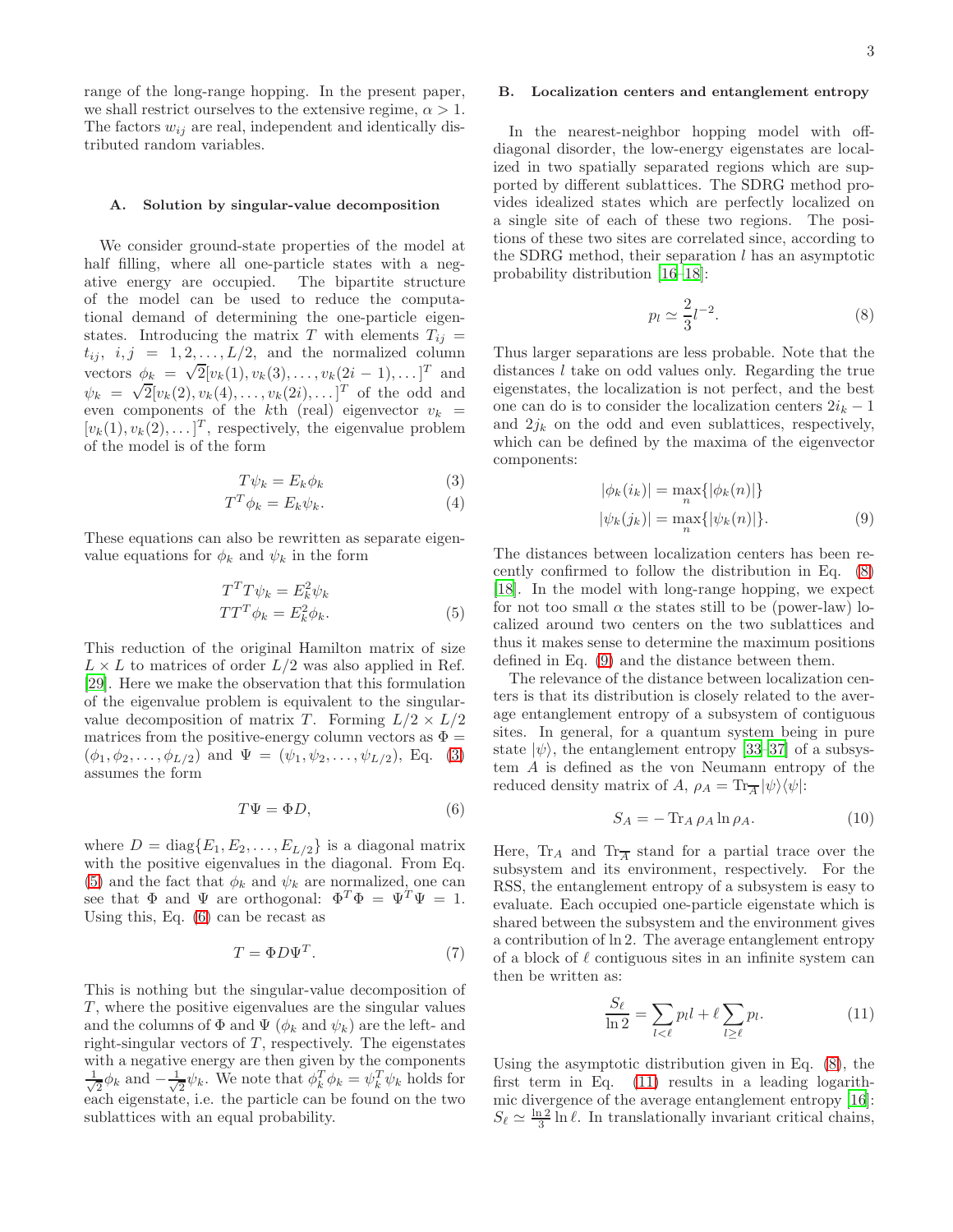the entanglement entropy is known to increase generally as  $S_{\ell} \simeq \frac{c}{3} \ln \ell$  where c is the central charge of the underlying conformal algebra [\[38](#page-11-14)[–40\]](#page-11-15). In analogy to this, an effective central charge can be defined through the asymptotic relation  $S_{\ell} \simeq \frac{c_{\text{eff}}}{3} \ln \ell$ , with  $c_{\text{eff}} = \ln 2$  for the short-range model [\[16](#page-11-0)].

By general considerations one can show for SDRG schemes of one-dimensional models that the cumulative distribution  $P_>(l)$  must have a tail  $P_>(l) \simeq bl^{-1}$ . Assuming a RSS with such a more general asymptotic distribution, the corresponding effective central charge determined by the first sum in Eq. [\(11\)](#page-2-5) will be

<span id="page-3-1"></span>
$$
c_{\text{eff}} = (3 \ln 2)b. \tag{12}
$$

In fact, the relation between the average entanglement entropy and the cumulative distribution in a strictly localized random-singlet state goes beyond the equivalence of asymptotic prefactors. Defining a size-dependent effective central charge as a discrete derivative by  $\ln \ell$  as

$$
c_{\text{eff}}(\ell) = 3 \frac{S_{\ell+1} - S_{\ell}}{\ln(\ell+1) - \ln \ell},
$$
 (13)

one obtains by using Eq. [\(11\)](#page-2-5)  $c_{\text{eff}}(\ell) = 3 \ln 2[\ln(\ell+1) \ln \ell$ <sup>-1</sup> $\sum_{l > \ell} p_l$ . Introducing a size-dependent effective prefactor  $\hat{b}(l)$  of the distribution as

<span id="page-3-3"></span>
$$
b(l) = lP_{>}(l), \tag{14}
$$

we have then for large l:

$$
c_{\text{eff}}(l) = (3\ln 2)b(l)\left[1 + \frac{1}{2}l^{-1} + O(l^{-2})\right].
$$
 (15)

Nevertheless, numerical results obtained for the shortrange model by exact diagonalization showed that this relationship is satisfied only for the asymptotic values in the limit  $l \to \infty$  [Eq. [\(12\)](#page-3-1)], but not for the coefficients of the leading  $O(1/l)$  corrections of  $b(l)$  and  $c_{\text{eff}}(l)$ , which must be due to the imperfect localization of states [\[18\]](#page-11-1).

Thus we can see that if the ground state is a RSS, there must be a relation between the prefactor b appearing in the distribution  $P_>(l)$  of singlet lengths and  $c_{\text{eff}}$ appearing in the entanglement entropy. Computing both quantities for a model in an unknown state, we can then indirectly infer on whether this state is a RSS. One of our aims is to carry out this comparison for the long-range hopping model.

The entanglement entropy of a fermion system can be efficiently computed from the eigenvalues of the correlation matrix  $C_{ij} = \langle c_i^{\dagger} c_j \rangle$  restricted to the subsystem [\[39,](#page-11-16) [41\]](#page-11-17). The (symmetric) correlation matrix also inherits the bipartite structure of the model and, apart from the diagonal, its elements are non-zero only for indices of different parity:  $C_{2i-1,2j} = C_{2j,2i-1} \equiv \overline{C}_{ij}$  $-\frac{1}{2}\sum_{k=1}^{L/2}\phi_k(i)\psi_k(j)$ . For a subsystem of size  $\ell$ , the entanglement entropy can then be computed from the singular values of the  $\ell/2 \times \ell/2$  matrix  $\overline{C}$ .

### <span id="page-3-0"></span>III. STRONG-DISORDER RENORMALIZATION **GROUP**

The idea of the SDRG approach developed originally for AF spin chains was later applied to random tightbinding models [\[21](#page-11-4)[–24\]](#page-11-5). The decimation rules of this method in the general case with both diagonal and offdiagonal disorder are known to coincide with the renormalization rules found by Aoki at zero energy, which exactly preserve the Green function of the renormalized system [\[25](#page-11-18), [26](#page-11-19)]. The core of the SDRG procedure for the model defined in Eq. [\(1\)](#page-1-1) is the following. Assume that there is a large coupling  $t_{ij}$  in the system, compared to which all other couplings are negligible. The block of sites  $n = 2i-1$  and  $m = 2j$  has (in zeroth order) two halffilled (one-particle) states,  $\psi_{\pm}(l) = \frac{1}{\sqrt{l}}$  $\frac{1}{2}(\delta_{nl} \pm \delta_{ml}),$  with energies  $\pm t_{ij}$ . These states are then good approximations of those of the full system. Treating the rest of the system perturbatively, the block  $nm$  is eliminated from the system and the original Hamiltonian is projected to an effective one in which hopping terms appear between pairs of sites connected to  $n = 2i - 1$  and  $m = 2j$  in the second order of the perturbation with the amplitude:

<span id="page-3-2"></span>
$$
\tilde{t}_{kl} = t_{kl} - \frac{t_{kj}t_{il}}{t_{ij}}.\t(16)
$$

Note that this elimination keeps the chiral symmetry since hopping terms within the sublattices and one-site (potential) terms are never generated. In the SDRG procedure, this step is iteratively applied to the block with the largest (in magnitude) coupling  $\Omega = \max\{|t_{ij}|\},\$ eliminating step by step pairs of high energy states and thereby reducing gradually the energy scale  $\Omega$ . The accuracy of this recursion depends on how the typical coupling ratio  $t_{ij}/\Omega$  behaves as the renormalization proceeds. In the nearest-neighbor hopping model, the variance of the logarithmic couplings grows as  $\sigma \sim n^{-1/2}$  as the fraction of active (i.e. non-decimated) sites  $n$  decreases, thus typically  $t_{ij}/\Omega \rightarrow 0$ , ensuring the asymptotic exactness of the procedure [\[14\]](#page-10-10). Instead of this infinite-disorder fixed point, in long-range models, the bare long-range couplings prevent the distribution of renormalized logarithmic couplings from an unbounded broadening, and the renormalization flow is attracted by a finite-disorder fixed point [\[42](#page-11-20)[–44\]](#page-11-21). Here, the ratios  $t_{ii}/\Omega$  are typically small but non-vanishing and the asymptotic exactness of the procedure is no longer guaranteed.

We can see that, at each elimination step of the SDRG algorithm, all the remaining couplings have to be renormalized. For a sample of size  $L$ , the computational demand of determining the complete pairing structure by this algorithm is thus  $O(L^3)$ , which is much higher than that of the short-range model  $[O(L \ln L)]$ . We therefore also constructed a simpler SDRG scheme which has a linear (one-dimensional) structure and thereby has a lower,  $O(L \ln L)$  computational demand, but still captures longrange hoppings at a minimal level. This is based on the observation that a perturbative correction (the second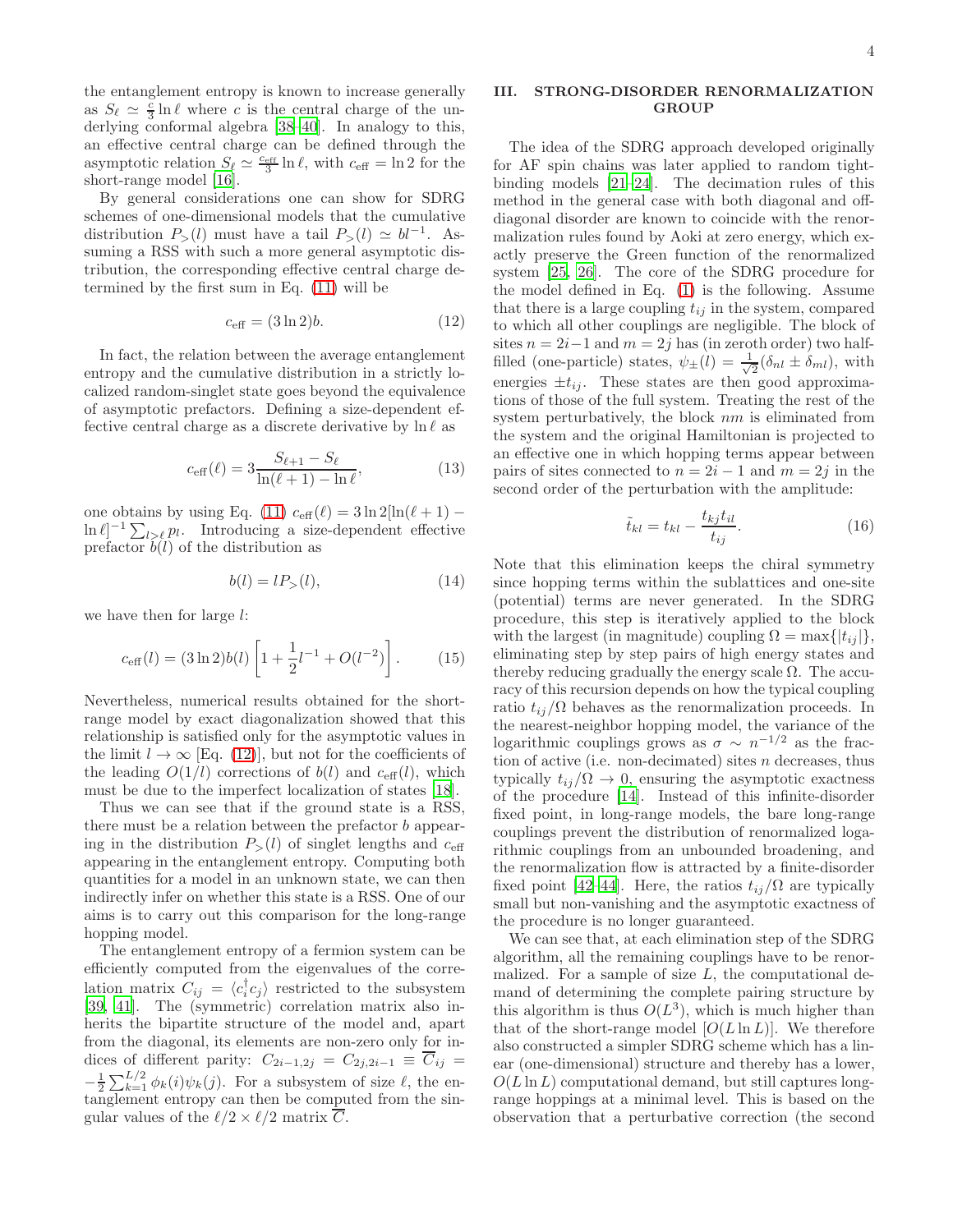term on the r.h.s. in Eq. [\(16\)](#page-3-2) is typically smaller (relative to  $t_{kl}$ ) for farther sites. With a slight abuse of notation, we will denote the hopping amplitude between sites  $n = 2i - 1$  and  $m = 2j$  by  $t_{nm}$  rather than by  $t_{ij}$ , in the rest of this section, for a better clarity. Thus, considering a sequence of consecutive active sites labeled as 1,2,3, and 4, and assuming that  $|t_{23}|$  is the maximal coupling so that site 2 and 3 are eliminated, then typically the most relevant correction is that added to the coupling between site 1 and 4. The main simplification of the minimal scheme is that renormalization is restricted only to the coupling connecting the left (1) and right (4) neighbor of the decimated pair, and other couplings are left unchanged. Furthermore, to obtain a one-dimensional SDRG scheme we must exclude decimations of pairs of farther-neighboring active sites. In the full SDRG scheme such decimations are atypical at large scales, so it makes a real restriction only at early stages of the procedure. These rules result in an effective one-dimensional scheme, in which two parameters, the couplings and distances between neighboring active sites are recorded only. The renormalization rule for eliminating sites 2 and 3 with  $\Omega = |t_{23}|$  then reads as

<span id="page-4-1"></span>
$$
\tilde{t}_{14} = w_{14} l_{14}^{-\alpha} - \frac{t_{12} t_{34}}{t_{23}} \tag{17}
$$

$$
\tilde{l}_{14} = l_{12} + l_{23} + l_{34}.
$$
 (18)

Note that the perturbative corrections to all other pairs of sites, which are neglected within this approximation, involve at least one coupling which connects nonneighboring active sites. Thus, in other words, in the minimal SDRG scheme only that perturbative term is kept which involves couplings between neighboring active sites.

### <span id="page-4-0"></span>IV. CONJECTURES BASED ON THE SDRG APPROACH

## A. Non-universality of the effective central charge

Although the minimal SDRG scheme seems to be a crude approximation of the full scheme, we anticipate that it reproduces the prefactor  $b$  (or  $c_{\text{eff}}$ ) obtained by the full scheme more and more accurately with increasing  $\alpha$ . Furthermore, this simplified formulation of the renormalization is also instructive for describing the general characteristics of the renormalization flow of the long-range hopping model. Let us therefore inspect the decimation rules formulated in Eqs. [\(17-18\)](#page-4-1). Dropping the first term on the r.h.s. of Eq. [\(17\)](#page-4-1), which describes long-range hopping, we recover the decimation rule of the nearestneighbor model. Here, it is well-known that  $c_{\text{eff}} = \ln 2$ , or, equivalently  $b = \frac{1}{3}$ .

Let us now consider the opposite case and omit for a while the second term in Eq. [\(17\)](#page-4-1), which describes the effective hopping through the decimated sites. In the limiting case, when the distribution of  $w$  is narrow, the

prefactor b can be calculated from earlier exact results. Obviously, in this limit, the amplitudes are perfectly correlated with the bond lengths, and the largest amplitude is associated with the shortest bond length. Then, in the SDRG procedure, always the actually shortest bond is eliminated. This scheme is formally identical with a simplified model describing the coarsening of the onedimensional Glauber-Ising model started from a random initial state at zero temperature, for which the distribution of distances between domain walls at late times have been exactly calculated [\[45](#page-11-22)[–47\]](#page-11-23). The results we need for the calculation of  $b$  are the following. i) The distribution of lengths l has a scaling property  $f_{\mathcal{L}}(l) = \mathcal{L}^{-1}F(l/\mathcal{L})$  for  $\mathcal{L} \to \infty$ , where  $\mathcal{L} = \min_n \{l_n\}$ . ii) The functional value of the scaling function at the edge of the distribution is  $F(1) = \frac{1}{2}$ . iii) The minimal length is related to the average as  $\mathcal{L} = \frac{1}{2}e^{-\gamma_E \overline{l}}$ , where  $\gamma_E = 0.577215...$  is Euler's constant. When the minimal length is changed by  $d\mathcal{L}$  in the course of the SDRG procedure, then singlets of length  $\mathcal L$  are produced, and their probability density changes by  $dp(\mathcal{L}) = 2n_{\mathcal{L}}f(\mathcal{L})d\mathcal{L}$ , where  $n_{\mathcal{L}} = 1/\overline{l}$  is the fraction of remaining bonds. This results in  $P_>(l) \simeq \frac{1}{2}e^{-\gamma_E}l^{-1}$  for the tail of the distribution, so in the limiting case of narrow disorder distribution we have a prefactor:

<span id="page-4-2"></span>
$$
b = \frac{1}{2}e^{-\gamma_E} = 0.280729\ldots
$$
 (19)

and a corresponding effective central charge  $c_{\text{eff}}$  =  $(3 \ln 2)b = 0.583761...$ , independently of  $\alpha$ . Note that this limiting value is obtained also for an arbitrary distribution of w in the limit  $\alpha \to \infty$ . If we now relax the requirement on the narrowness of the distribution of  $w$ [but still omitting the second term in Eq. [\(17\)](#page-4-1)], then we have  $\ln \tilde{t}_{14} = \ln w_{14} - \alpha \ln l_{14}$ , and the random term  $\ln w_{14}$  will break the perfect correlations between t and l. Since  $f_{\mathcal{L}}(l)$  still has the scaling property, the distribution of  $\ln l$  will not broaden during the SDRG procedure, consequently the random term  $\ln w$  cannot be neglected asymptotically and, according to our numerical results (not shown), leads to non-universal prefactors, which depend on the distribution of  $w$ . For a disorder distribution with a finite width, the correlation between  $t$  and  $l$ is not perfect, hence not always the shortest bonds are eliminated and, as a consequence, the prefactor  $b$  will be higher than that given in Eq.  $(19)$ . For this reason, we conjecture that this value is a lower bound for the values that can be obtained for random-singlet states by the SDRG method.

Now returning to the complete minimal scheme specified by Eqs. [\(17-18\)](#page-4-1), we expect the presence of the second term in Eq. [\(17\)](#page-4-1), which is typically in the same order of magnitude as the first one, at most to temper the nonuniversality, i.e. to make the dependence of  $b$  on the disorder distribution weaker, but not to be able to eliminate it completely. This is confirmed by numerical results obtained with different disorder distributions, see later. Based on these observations on the minimal scheme, we expect the effective central charge to be non-universal,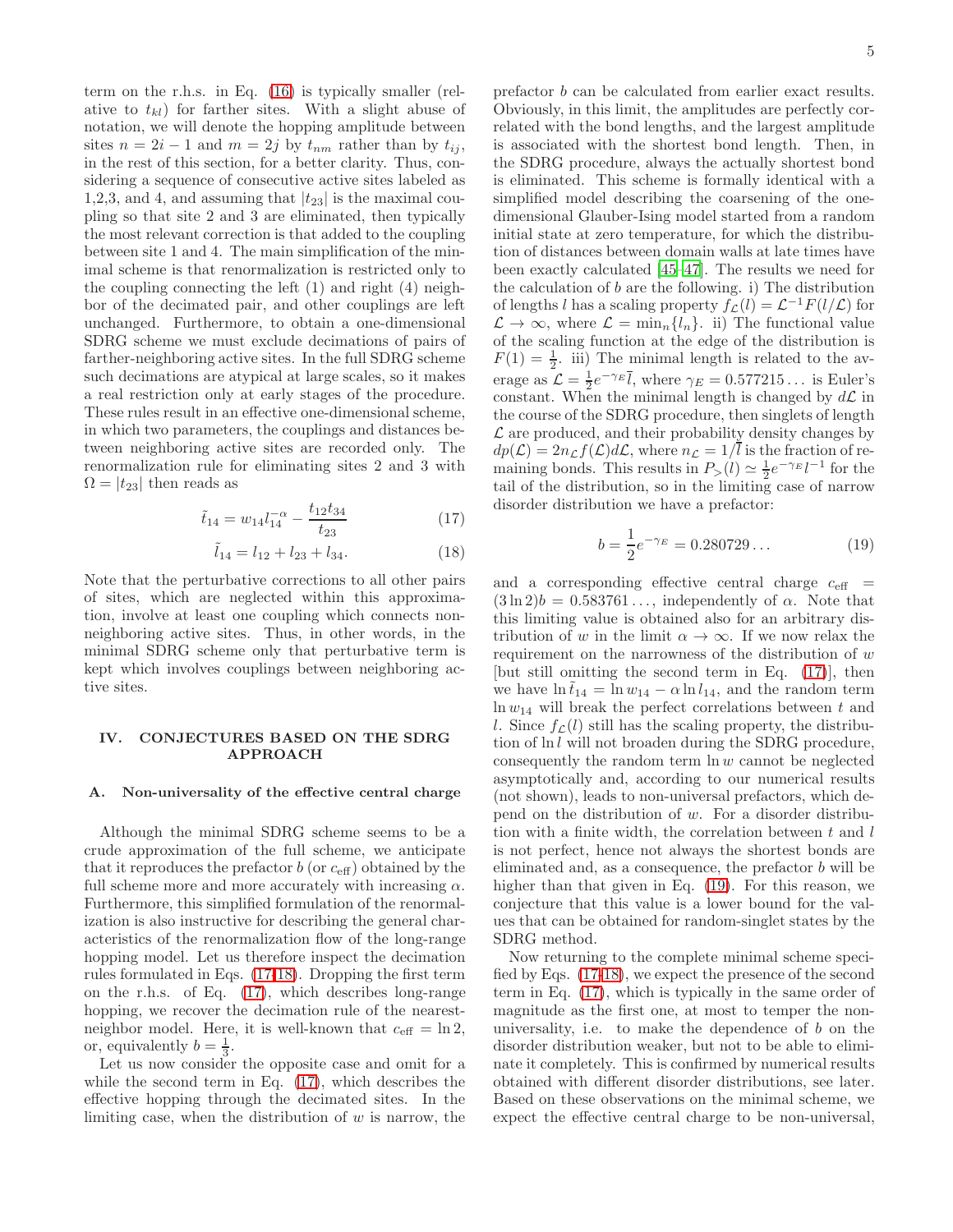i.e. dependent on  $\alpha$  and the disorder distribution within the full SDRG approximation, as well as in the original model.

### B. The effect of the short-range fixed point

According to the general scenario of the critical behavior of homogeneous systems with long-range interactions, the critical behavior of the short-range system is recovered i.e. long-range interactions become irrelevant if  $\alpha$  exceeds a finite, model-dependent threshold [\[48,](#page-11-24) [49\]](#page-11-25). Disordered systems, the short-range variant of which displays an infinite-randomness critical behavior are, however, much different in this respect. In such short-range models, the relationship between the energy scale  $\epsilon$  and the length scale  $\xi$  is extremely anisotropic, having the form  $\ln \epsilon | \sim \sqrt{\xi}$  [\[14](#page-10-10)]. In the long-range variant, the bare long-range couplings prevent the energy scale from a rapid decrease with the length scale and the dynamical relationship is dictated by the distance-dependence of long-range couplings to be  $\epsilon \sim \xi^{-\alpha}$ . This relationship manifests itself e.g. in the finite-size scaling of the energy gap,  $\epsilon_L \sim L^{-\alpha}$  [\[42,](#page-11-20) [43](#page-11-26)]. Thus, the dynamical relationship of the short-range hopping model is not recovered by increasing  $\alpha$ , no matter how large  $\alpha$  is. This suggests that characteristics of the ground state like the effective central charge may also be different from that of the short-range model even for an arbitrarily large  $\alpha$ .

There is, however, a difficulty with studying the large  $\alpha$  regime: the effect of long-range hopping appears only at large scales. To qualitatively describe this crossover we invoke that, according to the solution of the SDRG flow equation in the short-range model, the effective hopping amplitudes between sites in a distance  $\xi$  scale typically as  $\hat{t} \sim \exp(-C\sqrt{\xi})$ , where C is an O(1) random variable [\[14\]](#page-10-10). In the long-range model with a large  $\alpha$ , the bare long-range couplings may then be negligible compared to the effective couplings realized by a chain of intervening nearest-neighbor bonds at small scales, and they start to be relevant only beyond a crossover scale  $\xi_*$ , which is naively determined by comparing the two kinds of contributions:

$$
e^{-C\sqrt{\xi_*}} \sim \xi_*^{-\alpha}.\tag{20}
$$

This gives for the crossover length scale

<span id="page-5-1"></span>
$$
\xi_* \sim \left[\frac{\alpha}{C} \ln\left(\frac{\alpha}{C}\right)\right]^2. \tag{21}
$$

Within this scale, the system is thus expected to behave as a short-range system and a new type of critical behavior is expected to appear only well beyond  $\xi_*,$  which can be rather large for a large  $\alpha$ .

### <span id="page-5-0"></span>V. NUMERICAL RESULTS

We used in the numerical calculations different types of arbitrarily chosen distributions of  $w_{ij}$  in order to test a possible non-universality of the effective central charge. One of them is a continuous (uniform) distribution with the support  $[a, a+1]$ , which we used with  $a = -\frac{1}{2}$ , where the signs of hopping amplitudes can be both positive and negative and with  $a = 0$ , where all amplitudes are positive. The other one is a discrete bimodal distribution, in which  $w_{ij}$  can be either 1 or  $1/3$  with equal probabilities. The calculations were performed for various values of the decay exponent, mainly in the range  $\alpha \in [1, 5]$ . The eigenvalue problem of the model was solved by applying singular-value decomposition as described in section [II.](#page-1-0) In the following this method will be referred to as exact diagonalization (ED). By ED, we calculated the distribution of the distances between localization centers, and the corresponding effective prefactor  $b(l)$  defined in Eq. [\(14\)](#page-3-3). The system size went up to  $L = 16384$  for smaller values of  $\alpha$ , otherwise it was limited by numerical precision problems of the numerical routine. The number of random samples was  $10^4$  for  $L = 16384$ , and  $10^5$  for smaller sizes. We also computed the average entanglement entropy  $S_L$  of blocks of size  $\ell = L/2$  for a series of system sizes  $L = 16, 32, 64, \ldots, 8192$ , and determined the asymptotic dependence on the block size by finite-size scaling. The number of random samples was typically 10<sup>6</sup> (for the largest size only  $5 \times 10^4$ ) and an additional average was also performed for 16 different positions of the block in the periodic system. As we observed an overall logarithmic dependence of the entanglement entropy on the block size with strong corrections, we calculated sizedependent effective central charges from adjacent data points:

$$
c_{\text{eff}}(L) = 3\frac{S_{2L} - S_L}{\ln 2}.\tag{22}
$$

For the relatively time-consuming full SDRG method, the maximal system size we could consider was  $L = 4096$ . Here the distribution of singlet lengths was calculated in 10<sup>5</sup> random samples. Within this approach, the average entanglement entropy can readily be obtained through Eq. [\(11\)](#page-2-5). The much more efficient minimal SDRG scheme was performed in  $10^6$  random samples of maximal size  $L = 10^6$ .

#### A. Dependence on  $\alpha$

The numerical data presented in this and the next subsection were obtained with the uniform distribution of the random factors  $w_{ij}$  with  $a = -\frac{1}{2}$ . Other disorder distributions are probed in subsection VC. The average half-system entanglement entropy obtained by ED is shown as a function of the system size in Fig. [1.](#page-6-0) As can be seen, the dependence on  $L$  is logarithmic in the extensive regime  $\alpha > 1$  and the data for large  $\alpha$  hardly differ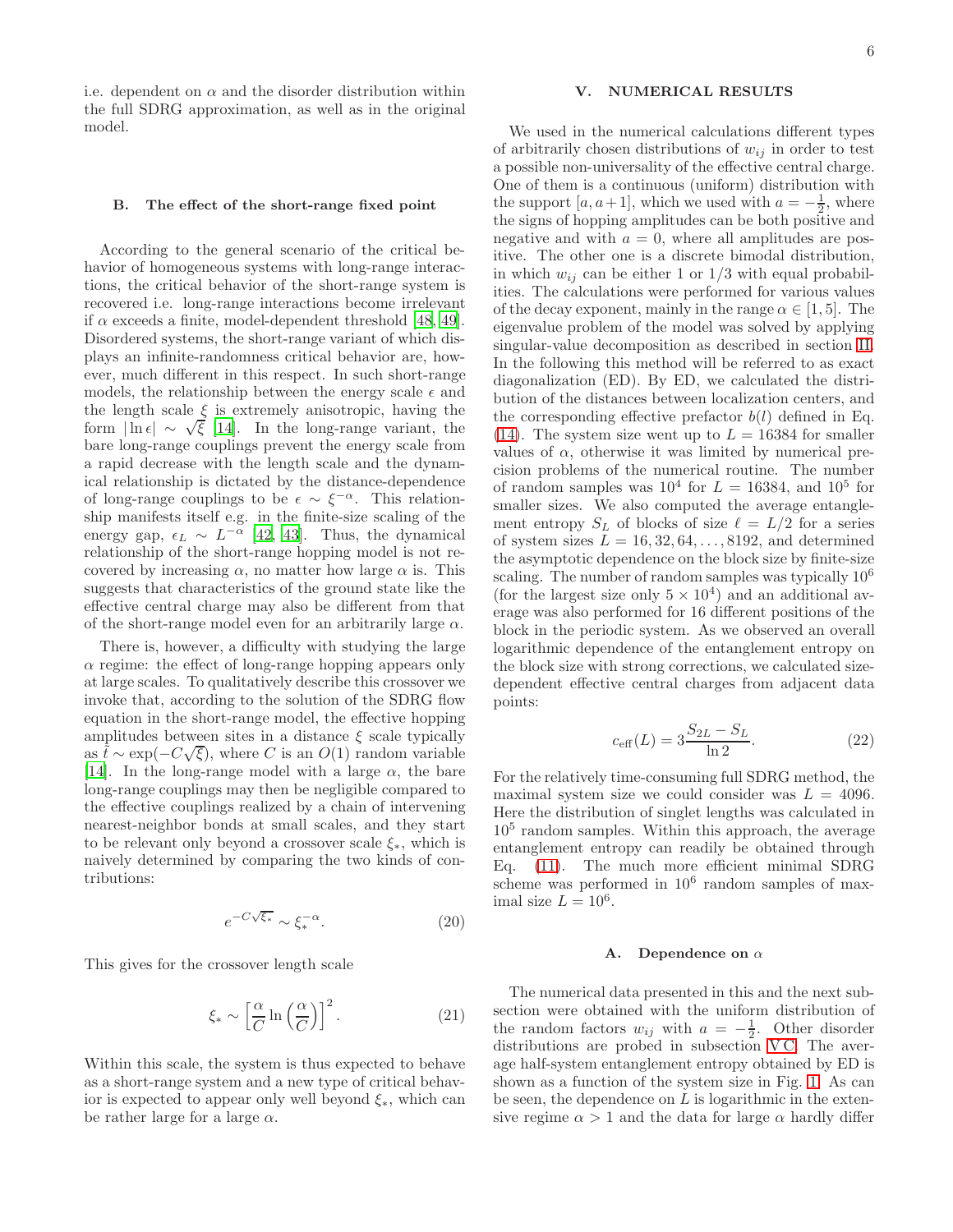

<span id="page-6-0"></span>FIG. 1. The average half-system entanglement entropy plotted against the logarithm of the system size for different values of the decay exponent  $\alpha$ . As a comparison, data obtained for the short-range model with nearest-neighbor hopping (SR) is also shown. Note that the data for  $\alpha = 4, 5$ , and SR can hardly be distinguished from each other. The data were obtained by exact diagonalization.

from those of the model with nearest-neighbor hopping. The size-dependent effective central charges are shown in Fig. [2.](#page-6-1) Since, for the short-range model the leading correction of  $c_{\text{eff}}(L)$  has been found to be  $O(1/L)$  [\[18\]](#page-11-1), we plotted the data against  $1/L$ . At the boundary of the extensive regime,  $\alpha = 1$ ,  $c_{\text{eff}}(L)$  seems to diverge with increasing L, signaling a super-logarithmic divergence of the entanglement entropy, in accordance with the results of Ref. [\[30\]](#page-11-9). For  $\alpha > 1$ , the data suggest a convergence of  $c_{\text{eff}}(L)$  to finite,  $\alpha$ -dependent limiting values in the large L limit. A variation of the data with  $\alpha$  can be clearly observed, which becomes weaker and weaker with increasing  $\alpha$ , suggesting a convergence of the asymptotic value  $c_{\text{eff}}$  for  $\alpha \to \infty$  to a limit which is different from the central charge  $c_{\text{eff}}/(3 \ln 2) = 1/3$  of the short-range model. As opposed to the short-range model, the dependence of  $c_{\text{eff}}(L)$  on L is non-monotonic for larger values of  $\alpha$ : after an initial decrease,  $c_{\text{eff}}(L)$  goes through a minimum and subsequently increases with L. Here, in the initial (small size) regime, an approach toward the short-range value 1/3 (shown by a horizontal line in Fig. [2b](#page-6-1)) can be observed which persists for larger sizes with increasing  $\alpha$ . This transient regime is then followed by a (non-monotonic) crossover to the true asymptotic value.

Next, we compare the effective central charge obtained from the entanglement entropy to the prefactor  $b$  appearing in the the asymptotic form of the singlet-length distribution. For a RSS, the relationship  $c_{\text{eff}} = (3 \ln 2)b$ must hold. The effective prefactor  $b(l) = lP_>(l)$ , which tends to b in an infinite system in the limit  $l \to \infty$  is plotted together with  $c_{\text{eff}}(L)/(3 \ln 2)$  for different values of  $\alpha$  in Fig. [3.](#page-7-0) As can be seen for  $\alpha \leq 2$ ,  $b(l)$  seems to tend to a significantly higher value than  $c_{\text{eff}}(L)/(3 \ln 2)$ in the large size limit; the relationship characteristic for



<span id="page-6-1"></span>FIG. 2. The size-dependent effective central charge plotted against  $1/L$  for different values of  $\alpha$ . The red horizontal line at  $c_{\text{eff}}/(3 \ln 2) = 1/3$  indicates the asymptotic value of the short-range model. The data were obtained by exact diagonalization.

a RSS is thus not fulfilled. At  $\alpha = 2.5$  the limiting values of the two quantities seem to be compatible. For  $\alpha = 3$ and  $\alpha = 3.5$ , the finite-size effective central charges become higher than  $b(l)$ . Since for larger  $\alpha$  the crossover region together with the minimum position of the curves is shifted to larger sizes, the steeply raising regime of the curve  $b(l)$  beyond the minimum is strongly affected by the finite-size of the system, therefore a reliable estimate on the limiting value b and a clear conclusion on the validity of the relationship  $c_{\text{eff}} = (3 \ln 2)b$  cannot be given.

#### B. Comparison of different methods

Next we check the validity of the SDRG method for the calculation of ceff. The finite-size effective central charges obtained by the full SDRG scheme and by the minimal SDRG scheme are compared to the ED results in Fig. [4](#page-8-1) for various  $\alpha$ . As can be seen, the variation of  $c_{\text{eff}}(L)$  with the system size is qualitatively similar by all methods, but the SDRG methods give systematically lower values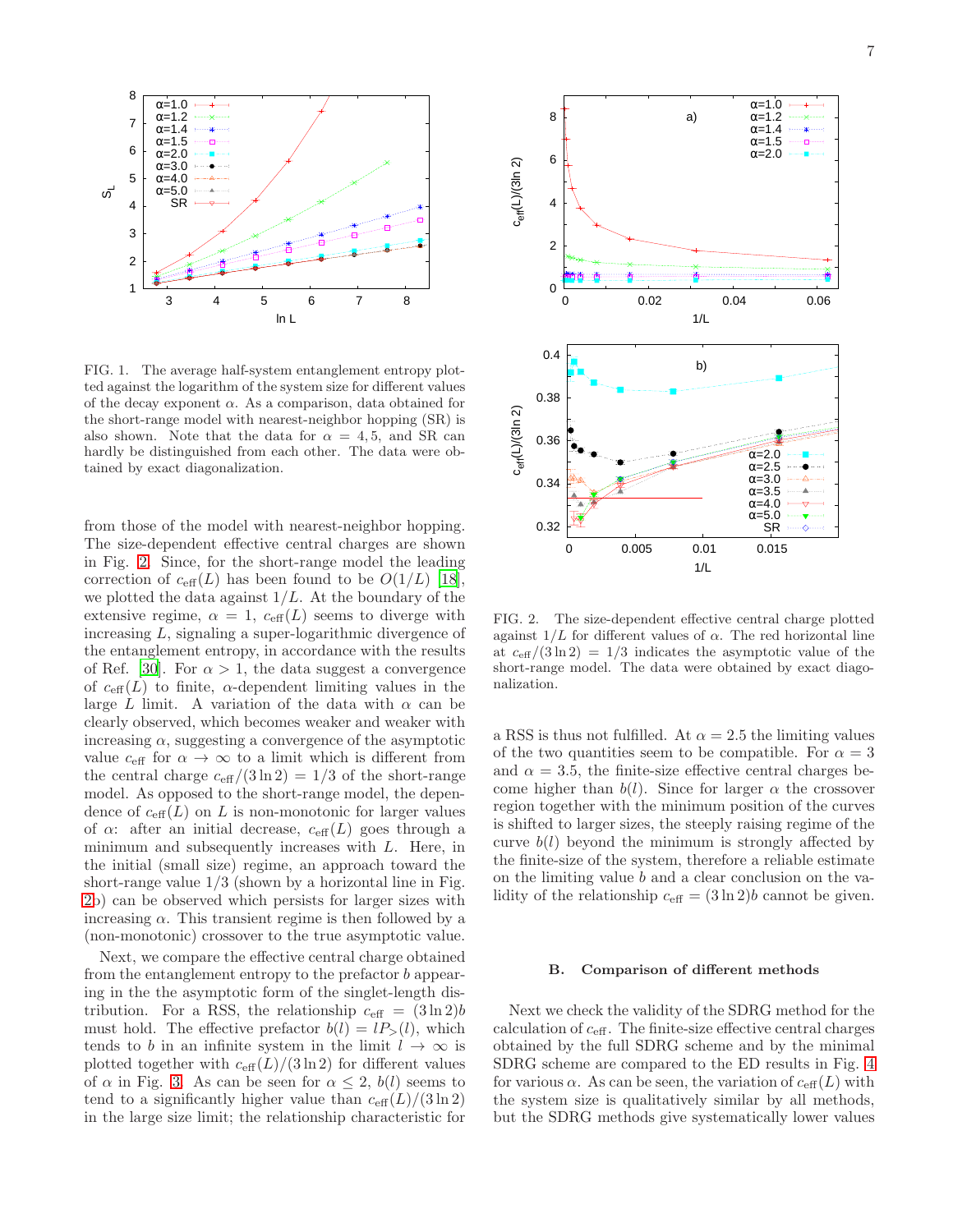

<span id="page-7-0"></span>FIG. 3. The effective prefactor  $b(l)$  of singlet-length distribution (SLD) and the size dependent effective central charge (EE),  $c_{\text{eff}}(L)/(3 \ln 2)$ , plotted in the same figure against  $1/l$  and  $1/L$ , respectively, for  $\alpha = 1.5$  (a),  $\alpha = 2$  (b),  $\alpha = 2.5$  (c),  $\alpha = 3$  (d), and  $\alpha = 3.5$  (e). The red horizontal line at  $c_{\text{eff}}/(3 \ln 2) = 1/3$  indicates the asymptotic value of the short-range model. The sharp cutoff in the SLD data at  $l \sim L$  is a finite-size effect.

than ED. Nevertheless, the deviation becomes smaller with increasing  $\alpha$ . One can also observe that the minimal SDRG scheme is a better and better approximation of the full scheme with increasing  $\alpha$ , and the difference in  $c_{\text{eff}}(L)$ obtained by the two methods is much smaller than the deviation from ED data.

Finally, we present the effective prefactor  $b(l)$  of the singlet-length distribution, obtained by the minimal SDRG scheme for several  $\alpha$  in Fig. [5.](#page-8-2) The effect of the short-range fixed point can be clearly seen in the ini-

tial tendency of the data to 1/3 followed by a crossover to the true (long-range) fixed point, which is shifted to larger and larger scales for increasing  $\alpha$ . Plotting the data against  $\xi_*(\alpha)/l$  with the crossover length scale  $\xi_*(\alpha)$ in Eq. [\(21\)](#page-5-1), as was done in Fig. [5b](#page-8-2), the shift of the crossover region is roughly compensated, confirming the validity of the simple reasoning resulted in Eq. [\(21\)](#page-5-1).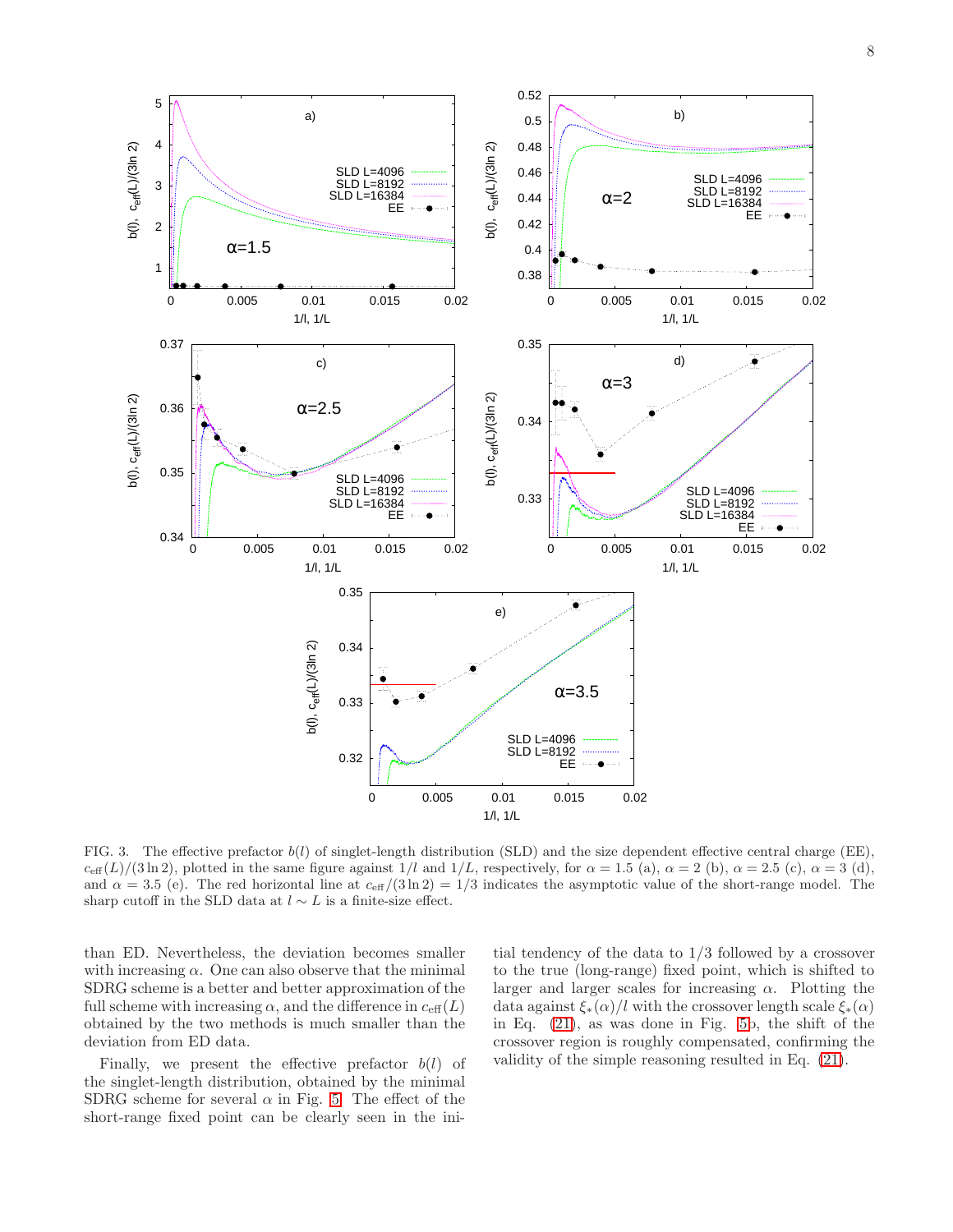

FIG. 4. The size dependent effective central charge as a function of  $\ln L$  obtained by exact diagonalization (ED), the full SDRG method (full RG), and the minimal SDRG scheme (min RG) for  $\alpha = 2$  (a),  $\alpha = 3$  (b),  $\alpha = 4$  (c), and  $\alpha = 5$  (d).

<span id="page-8-1"></span>

<span id="page-8-2"></span>FIG. 5. The effective prefactor  $b(l)$  of the singlet-length distribution for various  $\alpha$ , plotted against 1/l (a) and  $\xi_*(\alpha)/l$  (b). Here,  $\xi_*(\alpha)$  is the  $\alpha$  dependent crossover length scale given in Eq. [\(21\)](#page-5-1), evaluated with  $C = 0.2$ . The data were obtained by the minimal SDRG scheme in systems of size  $L = 10^5$ . The red horizontal line at 1/3 indicates the asymptotic prefactor of the short-range model.

### <span id="page-8-0"></span>C. Comparison of different disorder distributions

Last, we address the question of universality with respect to the distribution of the random factors  $w_{ij}$ . The finite-size data obtained by ED are shown for three different distributions in Fig. [6.](#page-10-11) For  $\alpha = 2$ , the differences between the data for small  $L$  decrease with increasing L, down to the error of estimates. For  $\alpha = 3$ , the data obtained with the binary distribution seem to be significantly below the other two at the largest sizes but the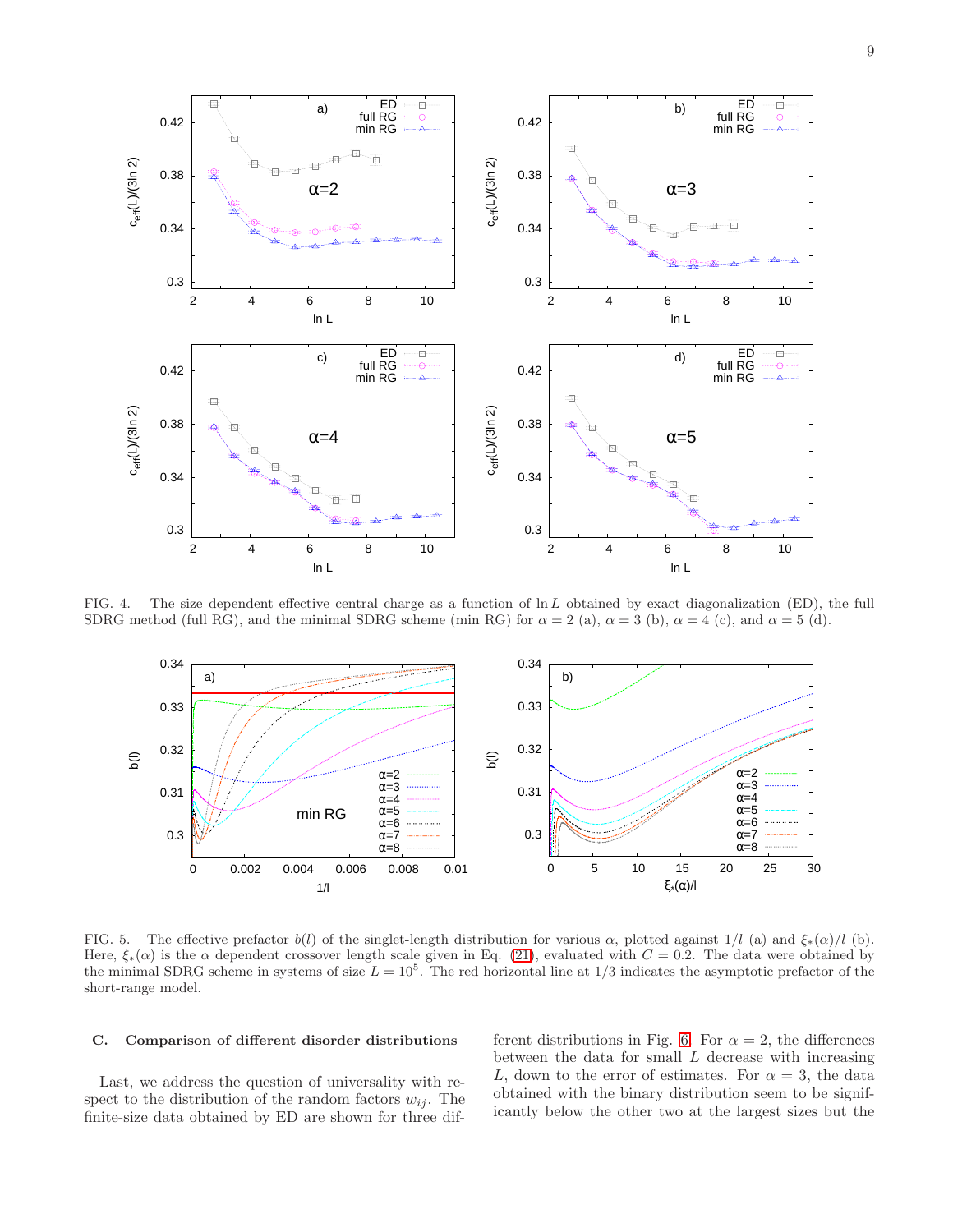asymptotical region may not yet be reached here. The full SDRG method, owing to the limited system sizes is even less capable of pointing out a non-universality in the asymptotic values, see the effective prefactors  $b(l)$  in Fig. [6.](#page-10-11) The only method by which this question is accessible is the minimal SDRG scheme. As can be seen for  $\alpha = 3$ in the inset of Fig. [6,](#page-10-11) the curves seem to tend to different asymptotic values. The non-universality is, however, weak compared to the variation with  $\alpha$ , and is below the precision accessible by ED.

## <span id="page-9-0"></span>VI. DISCUSSION

In this paper, we considered a system of free fermions on a one-dimensional lattice with power-law decaying, chiral symmetric, random hopping, and studied the question whether the concept of random-singlet state formulated originally for short-range models is valid for this model. For this purpose, we studied the effective central charge characterizing the logarithmic divergence of the entanglement entropy, the asymptotic value of which is known to be universal and correctly reproduced by the SDRG method for the nearest-neighbor model. We carried out two kinds of consistency checks. First, we compared the effective central charge to the prefactor appearing in the distribution of the distance between localization centers on odd and even sublattices. Second, the effective central charge obtained by ED was compared with that obtained by the SDRG method naively applied to the model, which produces a pair-localized ground state through an iterative scheme. To make large systems accessible, we constructed a minimal SDRG scheme having a linear (nearest-neighbor) structure, which is an accurate approximation of the much more time-consuming full SDRG scheme for not too small decay exponents  $\alpha$ .

By a simple reasoning based on the SDRG method we pointed out that, for large  $\alpha$ , the true asymptotic behavior is masked by the short-range fixed point at small scales, and derived the dependence of the corresponding crossover length scale on  $\alpha$ . The SDRG scheme also suggests that the effective central charge, as opposed to the nearest-neighbor model, is non-universal, i.e. it depends on the concrete form of the distribution of hopping amplitudes.

The numerical results showed an overall logarithmic divergence of the entanglement entropy in the extensive regime  $\alpha > 1$ . The effective central charge is found to decrease monotonically with  $\alpha$ ; for small enough  $\alpha$  it exceeds the effective central charge of the nearest-neighbor model (ln 2), but in the large  $\alpha$  limit it seems to saturate to a value which lies below ln 2. For  $1 < \alpha \leq 2$ , the relationship between  $c_{\text{eff}}$  and b characteristic for a RSS is found to be violated, while for  $\alpha > 2$ , it is possibly valid but a clear conclusion can not be drawn due to the disturbance of the short-range fixed point which makes strong corrections at the available size scales.

The SDRG method provides a systematically lower

value for  $c_{\text{eff}}$  than the exact diagonalization, but it becomes more and more accurate with increasing  $\alpha$ . The SDRG data obtained by the minimal scheme show a dependence of  $c_{\text{eff}}$  on the distribution of transition amplitudes, which is relatively weak compared to the variation with  $\alpha$ . This weak non-universality is comparable the precision of ED method.

Throughout this paper, a variant of the free-fermion model was considered in which hoppings were allowed only from one sublattice to the other, and the question arises how the results obtained here are affected by relaxing this constraint. Applying the SDRG method to general hopping models without a sublattice symmetry a new feature appears, the generation (and decimation) of on-site terms [\[21](#page-11-4), [22\]](#page-11-27). Nevertheless, if we neglect the perturbative corrections involving hopping amplitudes between non-neighboring active sites, then the production of on-site terms is also dropped and we arrive at the same minimal SDRG scheme as was obtained for the bipartite model. From this we conclude that the dominant process in the full SDRG scheme is singlet formation and frozen sites (obtained by on-site decimations) are relatively rare. Indeed, in accordance with this, a vanishing fraction of frozen sites in the tight-binding model on non-bipartite fractal lattices was reported in Ref. [\[22\]](#page-11-27). Based on this, we expect the effective central charge of the non-bipartite model to be close to that of the bipartite one, at least for not too small  $\alpha$ .

Finally, we mention that through the approximation leading to the minimal SDRG scheme, there is a connection between the hopping model studied in this paper and certain long-range random XX spin models. Keeping exclusively the term involving couplings between neighboring active spins in the perturbative renormalization rule of the XX model (see e.g. Ref. [\[32\]](#page-11-11)), we arrive at the form of a renormalized coupling  $\tilde{J}_{14} = w_{14} l_{14}^{-\alpha} + \frac{J_{12} J_{34}}{J_{23}},$ which differs from Eq.  $(17)$  only by the sign of the second term. For purely antiferromagnetic couplings  $(w_{ij} > 0)$ , this is a relevant difference compared to the free-fermion model, since renormalized couplings remain always positive and the two terms on the right-hand side add up always with the same sign. If, however, we have an XX spin glass with both ferromagnetic and antiferromagnetic couplings such that the probability density of  $w$  is an even function,  $f(w) = f(-w)$ , then it is easy to see that the difference in the sign of the second term is statistically irrelevant. Thus, such a special long-range XX spin glass has, within the minimal SDRG approximation, the same properties including the effective central charge as the corresponding bipartite hopping model studied in this paper.

### ACKNOWLEDGMENTS

The author thanks F. Iglói and G. Roósz for useful discussions. This work was supported by the National Research, Development and Innovation Office NKFIH under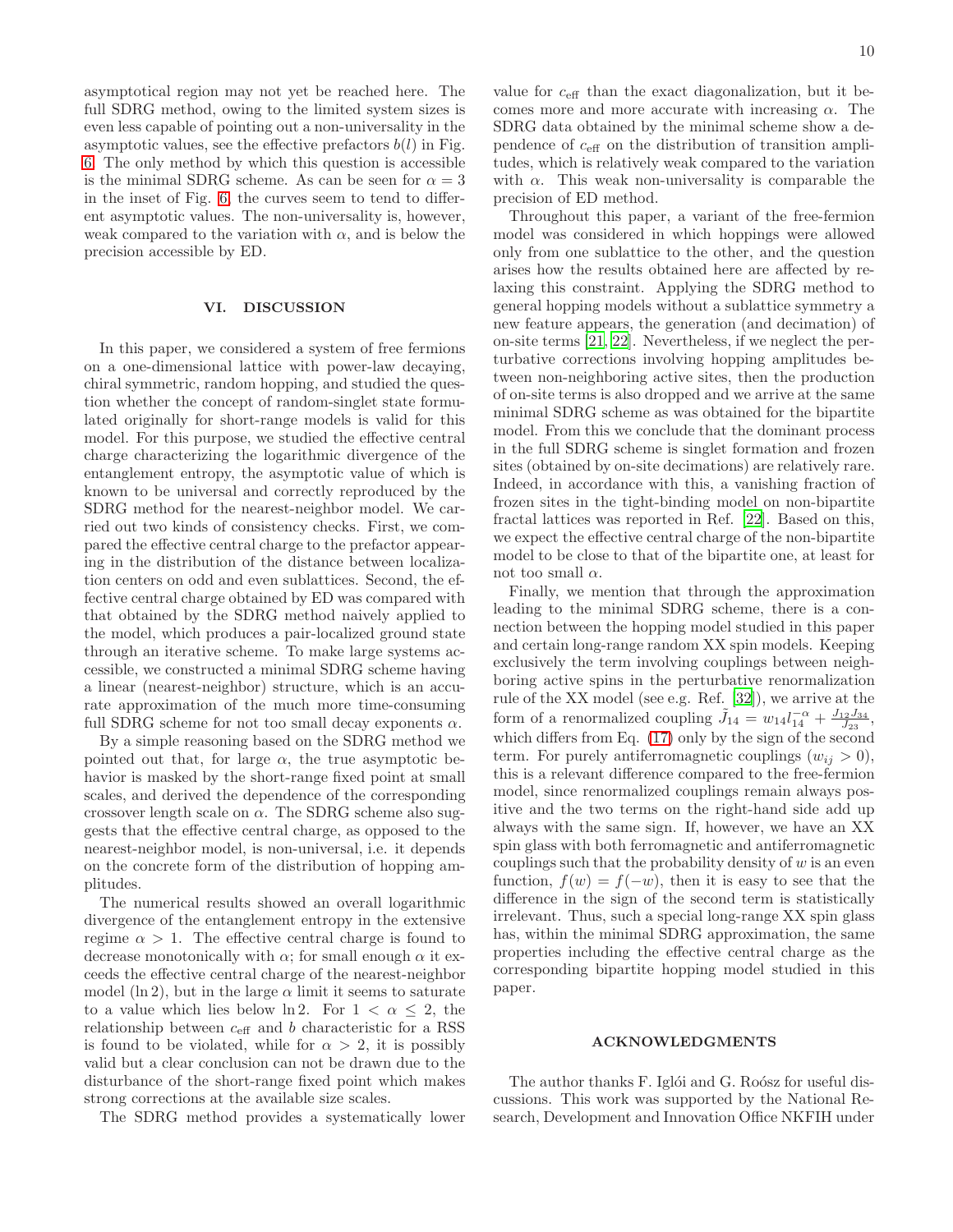

<span id="page-10-11"></span>FIG. 6. The size dependent effective central charge as a function of ln L, for uniform disorder distribution with  $a = -\frac{1}{2}$  (U), with  $a = 0$  (U<sub>+</sub>), and with the binary distribution (B) specified in the text. The data were obtained by ED for  $\alpha = 2$  (a) and  $\alpha = 3$  (b).



c<sub>eff</sub>(L)/(3ln 2)

 $c_{\text{eff}}(L)/(3ln 2)$ 

3 4 5 6 7 8

ln L

FIG. 7. The effective prefactor of the singlet-length distribution obtained with the full and the minimal SDRG scheme for  $\alpha = 3$  and for three different disorder distributions described in the caption of Fig. [6.](#page-10-11) The full and the minimal SDRG scheme were performed for system sizes  $L = 4096$  and  $L = 10^6$ , respectively. The inset shows data obtained by the minimal SDRG scheme for  $L = 10^5$  (thin lines) and  $L = 10^6$ (thick lines) in the large scale regime.

- <span id="page-10-0"></span>[1] P. W. Anderson, Phys. Rev. **109**, 1492 (1958).
- <span id="page-10-1"></span>[2] N. F. Mott, W. D. Twose, Adv. Phys. 10, 107 (1961).
- <span id="page-10-2"></span>[3] 50 Years of Anderson Localization Ed. E. Abrahams (World Scientific, 2010).
- [4] E. Tarquini, Anderson Localization in high dimensional lattices, PhD thesis, Université Paris Saclay (2016).
- [5] E. N. Economou, P. D. Antoniou, Solid State. Commun. 21, 285 (1977).
- <span id="page-10-3"></span>[6] D. A. Abanin, E. Altman, I. Bloch, M. Serbyn, Rev. Mod. Phys. 91, 021001 (2019).
- <span id="page-10-4"></span>[7] A. D. Mirlin, Y. V. Fyodorov, F.-M. Dittes, J. Quezada, and T. H. Seligman, Phys. Rev. E 54, 3221 (1996).

<span id="page-10-5"></span>[8] R. P. A. Lima, H. R. da Cruz, J. C. Cressoni, and M. L.

3 4 5 6 7 8

ln L

- Lyra, Phys. Rev. B 69, 165117 (2004).
- <span id="page-10-6"></span>[9] M. A. Ruderman, C. Kittel, Phys. Rev. 96, 99 (1954).
- [10] T. Kasuya, Prog. Theor. Phys. 16, 45 (1956).
- [11] K. Yosida, Phys. Rev. 106, 893 (1957).
- <span id="page-10-7"></span>[12] N. F. Mott, J. Phys. Colloq. 37, 301 (1976).
- <span id="page-10-8"></span>[13] S. K. Ma, C. Dasgupta, and C.-K. Hu, Phys. Rev. Lett. 43, 1434 (1979); C. Dasgupta, S. K. Ma, Phys. Rev. B 22, 1305 (1980).
- <span id="page-10-10"></span>[14] D. S. Fisher, Phys. Rev. Lett. 69, 534 (1992); D. S. Fisher, Phys. Rev. B 50, 3799 (1994).
- <span id="page-10-9"></span>[15] F. Iglói and C. Monthus, *Phys. Rep.*  $412$ ,  $277$  (2005);

Grant No. K128989.